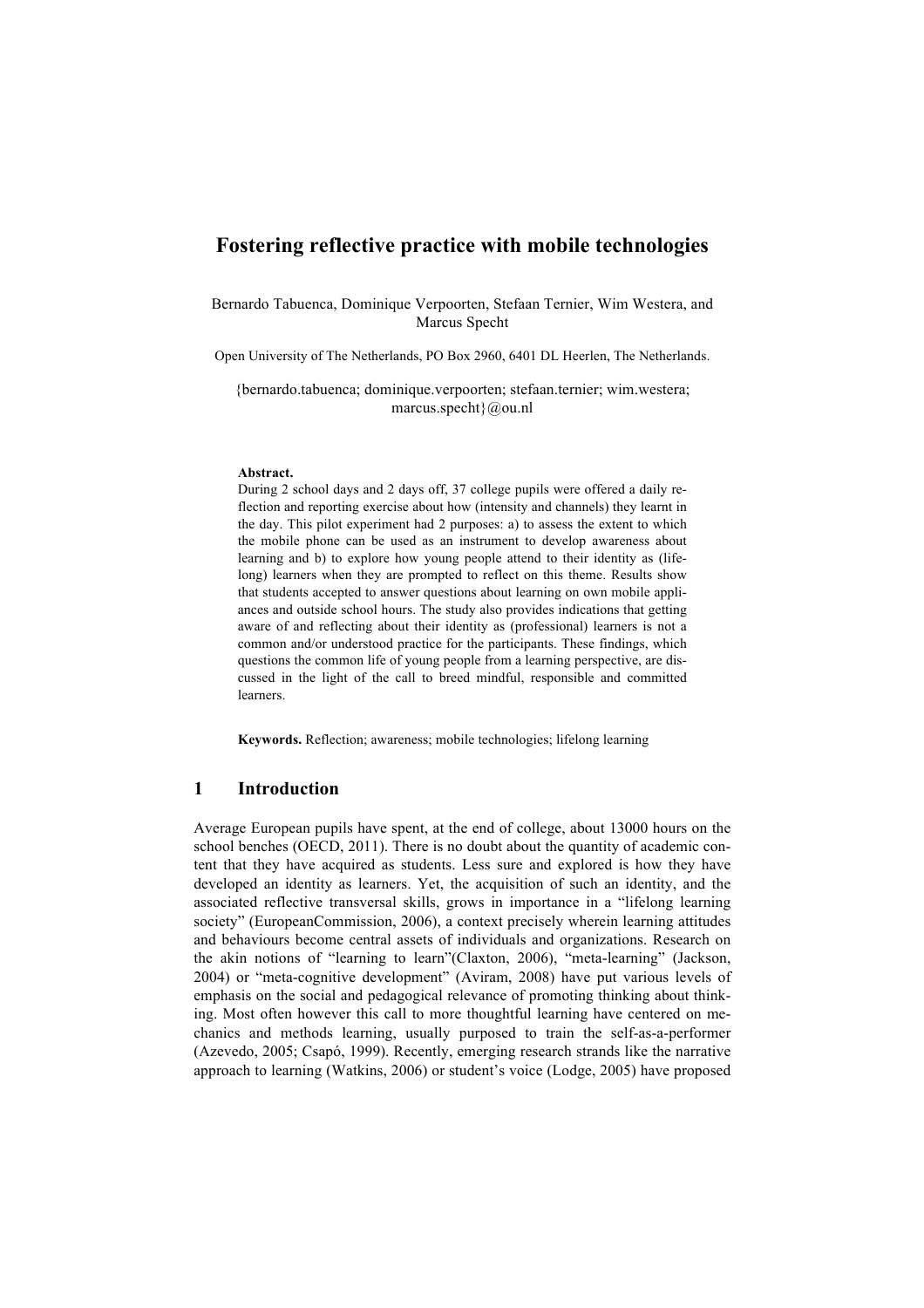to also question the educational needs of the self-as-a-learner. If learning becomes a critical part of life, it is expected that those who practice it can conceptualize all these hours of tuition as a specific activity that they are able to qualify, describe, distinguish and practice from others. Developing this kind of awareness goes along what could be called a "student professional development". Its provision implies to make room for issues like the meaning of the daily life at school (student's "common life" as defined by Lasch (1997)), the personal commitment to knowledge or students' conceptions of the relationship between elements of the environment and learning (Elen  $& Lowyck$ , 1998). This holistic approach suggests that a way to sharpen reflective habits about learning is to problematise the daily exposure to the learning activities. This approach recommends that students do not simply think of their interactions with learning opportunities as a process of "performing" them but also pay attention to the personal internalization of these experience (Le Cornu, 2009), in an effort to steadily see own intellectual growth as a product of intentions and choices rather than externallyimposed or incidental entities. The current study tests an instructional setting deemed to stimulate students to make what they live at school a deliberate object of attention (Watkins, 2001) through the use of reflection amplifiers instantiated by smartphones.

### **1.1 Reflection amplifiers**

Training the self-as-a-learner implies to attend to learning processes with increased time, attention and resources. There is therefore a challenge in finding ways to provide pupils opportunities to mentally evoke what they have lived throughout the day with regard to learning, so that this experience can be turned into a deliberate object of attention and reflection. One possible way is offered by Verpoorten, Westera and Specht (2011) in their work on "reflection amplifiers" (RAs). This expression refers to compact and well-considered prompting approaches that offer learners structured opportunities to examine and evaluate their own learning. Whereas the promotion of reflection is often associated with post-practice methods of experience recapture (Boud, Keogh, & Walker, 1985) through portfolios or learning diaries, RAs are present as structured and repeated introspective episodes, offered in the course of action and meant to make learning visible (Hattie, 2008) and to nurture internal feedback (Butler & Winne, 1995). Such instructional practice does not simply aim at engaging learners at the level of presenting information for understanding and use, but also direct them at meta-levels of learning. The concise reflection, which they call for further characterizes RAs. As support to condensed reflective processes, RAs operate though miniature Web applications providing a single engagement point with a defined type of reflection, here the daily SMS about their learning day. So far, RAs have been tested in regular formal online learning. Furthermore, the "learning to think" approach enacted by RAs have concerned academic reflective skills like summarizing or self-assessing. This study transposes the RAs to mobile (meta-)learning, afterschool setting and analytical scrutiny onto one's learning day.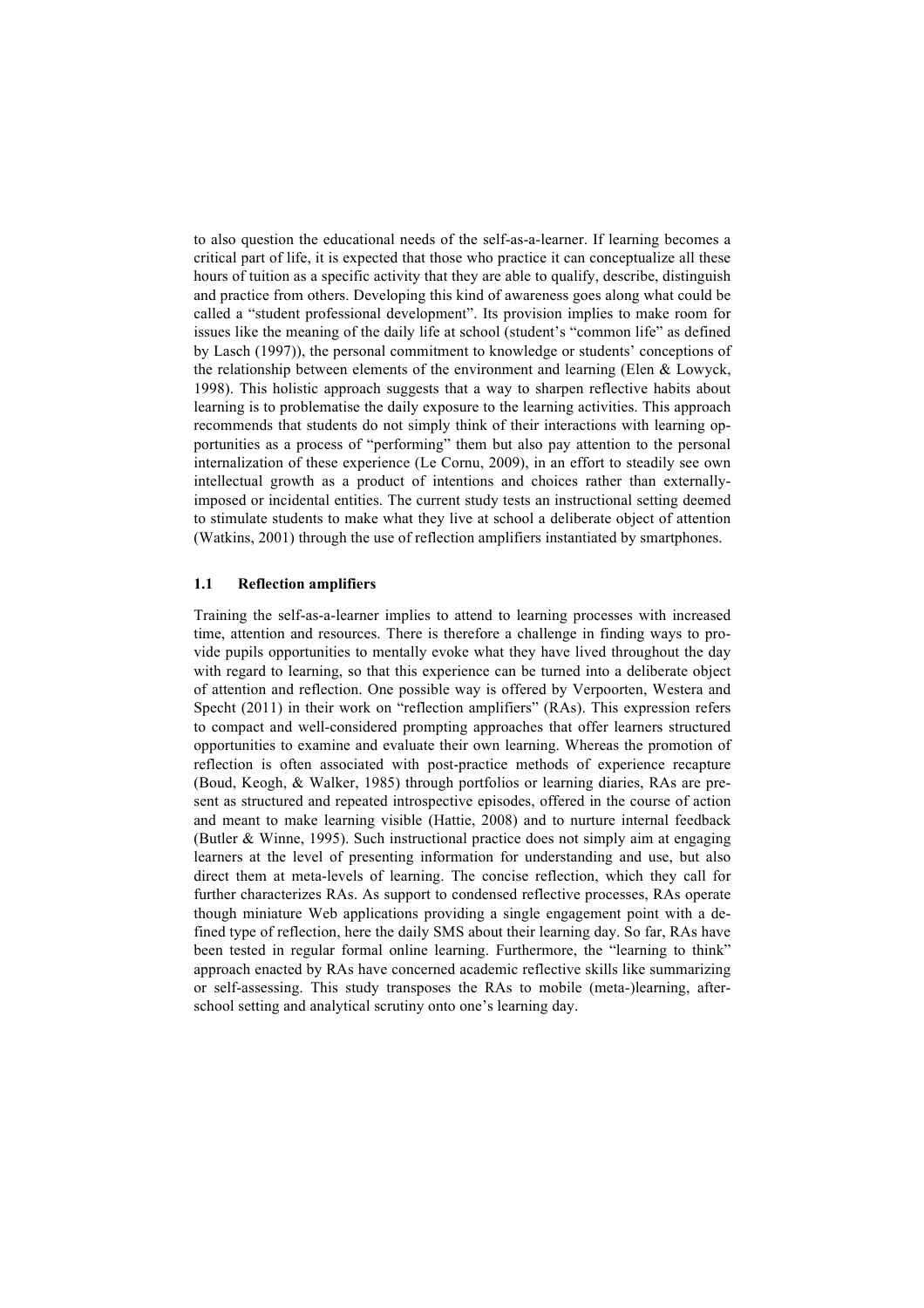### **1.2 Mobile technologies**

This pilot study builds upon 3 core-features of mobile technologies, and of smartphones in particular:

- Smartphones represent the only technology that students have permanently inside and outside the classroom. In this way, smartphones appear as possible mediations between scholarly and after-school contexts. These appliances therefore recommended themselves in a study aiming at developing awareness of learning (Marton & Booth, 1997), both formal and informal.
- They are likely to promote a more personalized approach to learning because they represent a direct channel to the learner and one that is open at all time. Not only are the reflection prompts received on personal devices but the targeted reflection bears on the deepening of the personal relationship of the smartphone owner to knowledge and self-growth (Ranson, Boothby, Mazmanian, & Alvanzo, 2007).
- They increase the chance of learning in unconventional contexts (waiting times, transportation, etc.) with the virtual promise of replacing this perceived "lost time" into perceived "productive time". If it is impossible to know beforehand where and when the participants to this study will use their smartphone for meta-learning, it is nevertheless likely that this reflection break will offer an opportunity for learning from reflection in a non traditional context.

### **1.3 Research questions**

In an exploratory study, students have been assigned to amplify their reflection about the learning affordances offered to them throughout the day. Three main research questions have guided this pilot:

- 1. Will students react actively to invitations to reflect on personal learning sent on their own device and outside the school hours (participation)?
- 2. What insight does this sampling of experience bring regarding how learning takes place in students' today common life (channels of learning)?
- 3. What effects (or lack thereof) of these structured episodes of introspective reflection can be pinpointed on dimensions of the learning (familiarity, appreciation perceived learning, account of the learning experience)?

# **2 Method**

### **2.1 Outline of the experiment**

### **Context and assignment (daily reflection exercise).**

The study took place in an "Experiment day" which offered students to discover the work of the Learning Media Laboratory (the authors' workplace) through the participation to empirical experiments. At the end of the day, a presentation provided an overview of mobile technologies for learning. Afterwards, the corresponding author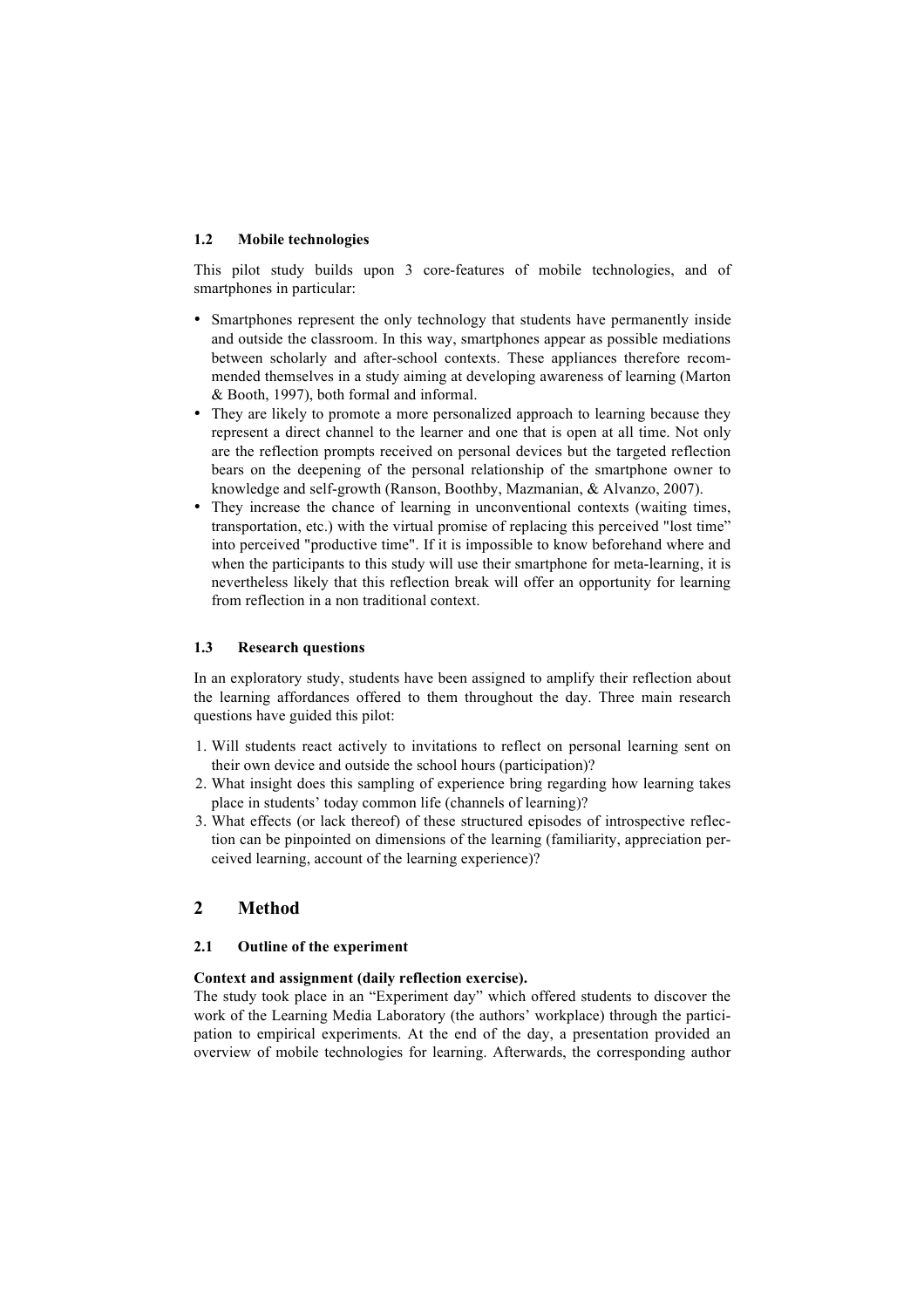introduced the participants to the exercise to be done in the next 4 days. The experiment was described to students as a reflection exercise in which they were encouraged to amplify their awareness of their daily activity as learners. The famous speech of Steve Jobs (whose recent death had received much attention from medias) at the end of the year session at Stanford<sup>1</sup> was used as a stance on the importance to take a step backward and consciously attend to one's own life and personal identity, here as a learner. The assignment was written as follows:

*How many years have you invested studying and learning in your life? Maybe it is time to reflect in your mirror for some days and ask yourself: "If today were the last day of my life, would I want to do what I am about to do today?"* 

*I offer you to live Steve Jobs' experience during the next 4 following days, so you can be aware of your learning and decide if you need to change anything. In our case, the mirror will be your mobile phone so you will receive a daily SMS asking you about your personal learning day. It could be anything you learned at school or during leisure time.* 

The experiment required using both an SMS messaging system<sup>2</sup> that would alert them about the reflection moment of the day, and a student response system<sup>3</sup> where they should answer the questions they were going to be asked. An in-situ demo was performed so students could solve doubts about the interaction with these tools. The students went back to school with a paper wrapping up the goal, the assignment and the practical processes information about the study.

### **Sample.**

The study enrolled 37 students (mean age  $= 17$  years old, 37% female, 63% male) from two colleges (Connect College, Echt, The Netherlands and European School, Mol, Belgium). An iTunes voucher of 15 euros rewarded their participation in the experiment. The voucher was delivered to students that at least completed both the pre-questionnaire and the post-questionnaire.

### **Timing.**

The daily reflection exercise was performed during 4 consecutive days (Thursday, Friday, Saturday, Sunday) after the presentation of the experiment. This setup was designed to evenly distribute the reflection exercised within 2 days at school and 2 days out of school. It allowed to encompass the awareness of and reflection on both formal and informal learning and to provide contrast to the descriptions of the learning experience.

<sup>&</sup>lt;sup>1</sup> Steve Jobs at University of Stanford 2005. http://www.youtube.com/watch?v=xoUfvIb-9U4

<sup>2</sup> Text Magic. SMS broadcast system. http://www.textmagic.com/

<sup>3</sup> Socrative. Student personal response system. http://www.socrative.com/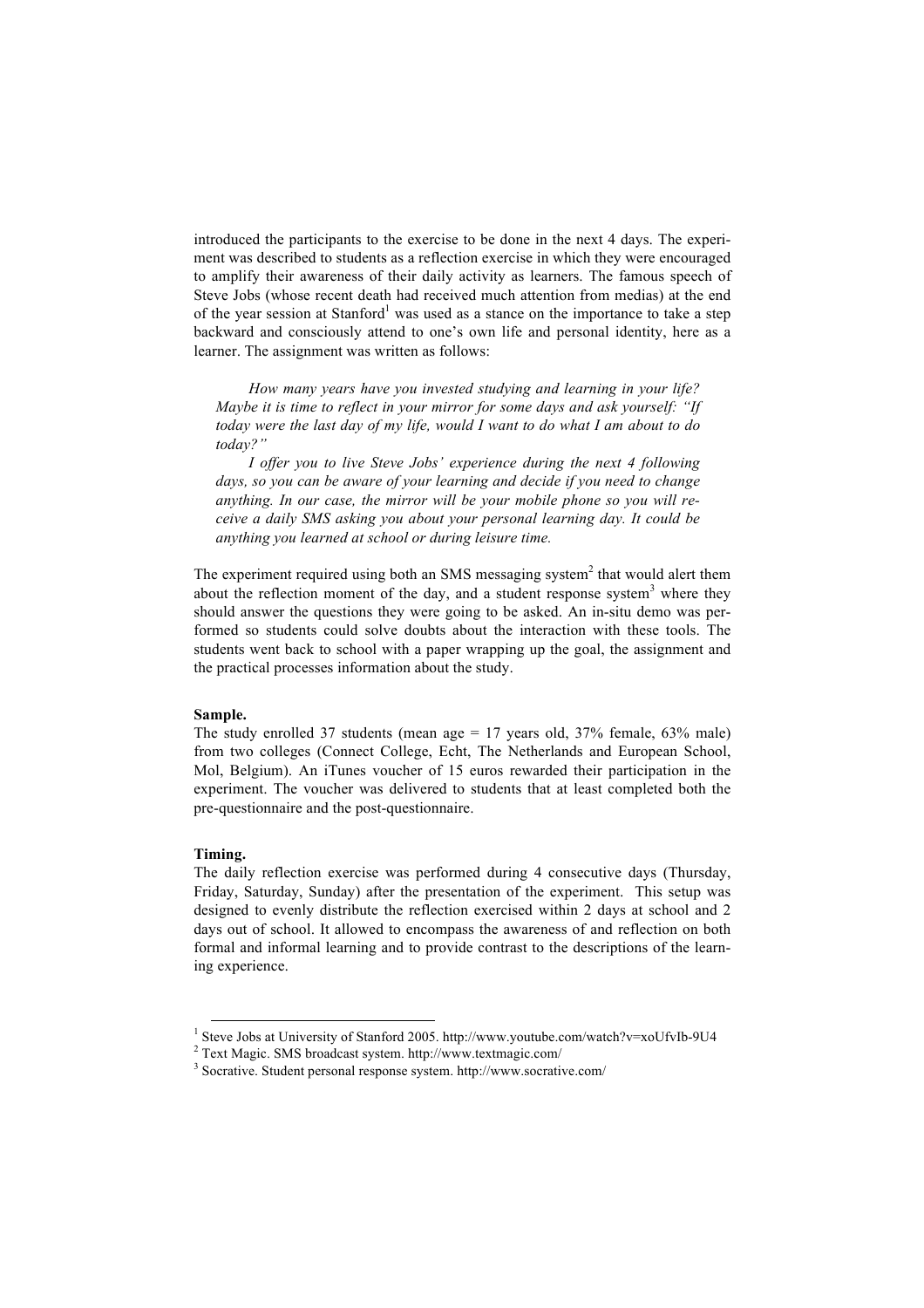The virtual classroom was opened everyday 30 minutes before sending the SMS (Fig. 2.a) in order to have the "Student paced quiz" ready when students would login (Fig. 1.a). An SMS was sent to students every day at 8 p.m. alerting them that the student response system was ready to receive answers with their reflections. Students that had smartphone with Internet connection could push the link and perform the reflection exercise within the platform in that moment. The ones that did not have an Internet connection in their mobile devices could do it later until 7 a.m. of the next day when the activity was closed. This platform lets the teacher monitorize how many students are performing the activity in every moment (Fig. 1.b).



a. Tutor starting daily reflection exercise in classroom 91351





#### **Tooling.**

In order to prompt every student to perform the reflection exercise, no regard to the mobile device they were using, it was decided to use SMSs notifications. In a first design of the experiment, a missing-calls response system<sup>4</sup> was evaluated in order to be used as reflection virtual environment. Although it supports multiple-choice questions and it is free of cost, it was discarded since it does not support long text answers. The student personal response system that was selected includes a series of educational exercises (multiple choice questions, short and long answers) and games via smartphones, tablets, laptops and personal computers. It is necessary to be connected to the Internet to perform the reflection exercise.

 <sup>4</sup> Votapedia. A missing-calls response system. http://www.urvoting.com/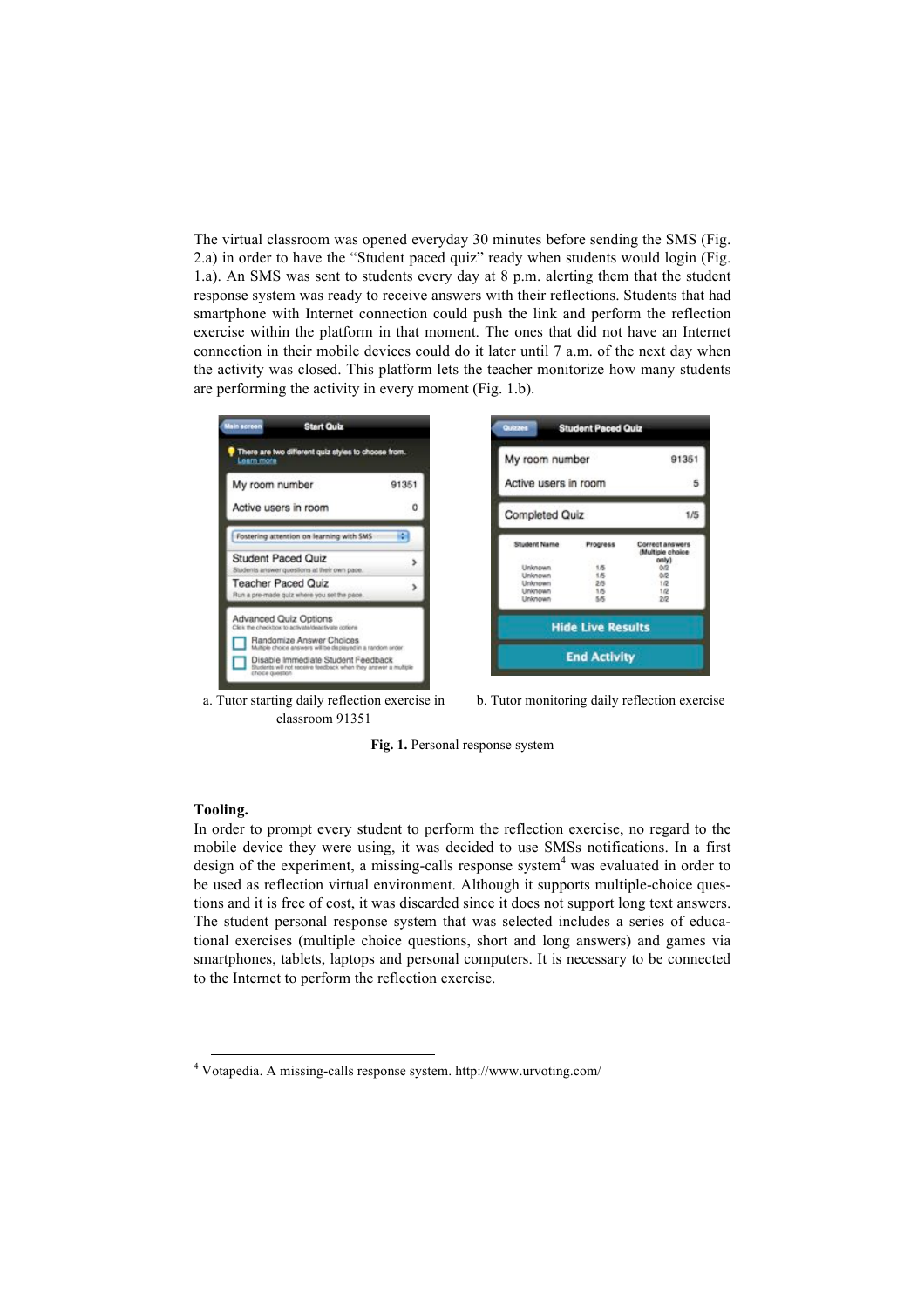#### **2.2 Measure instruments**

### **Pre-questionnaire**.

The pre-questionnaire gathered perceptions of students about the intensity of their learning in the previous week and the channel they use for learning. Additionally, they were asked to provide an account of their learning in the previous week.

### **Daily questionnaire**.

The daily questionnaire, received daily on individual smartphone, was the reflection amplifier of the study. It comprised one question about the perceived intensity of the learning day (Fig. 1.c) and one question about the main channel of learning used in the day (Fig. 1.b).



learning channels today?

learning day? Rate it from 1 to 5.

**Fig. 2.** Student reflective practice

#### **Post-questionnaire**.

The post-questionnaire, left active during one week, had 2 versions. The one sent to the students who performed the reflective exercise at least once presented the very same questions as in the pre-questionnaire, plus some questions deemed to collect students' evaluative data regarding the daily reflection exercise. The other version was sent to students who dropped out, these are, students who did not complete any of the 4 daily reflection exercise. It raised the three same questions as in the prequestionnaire, plus one asking them the reason why they did not participate.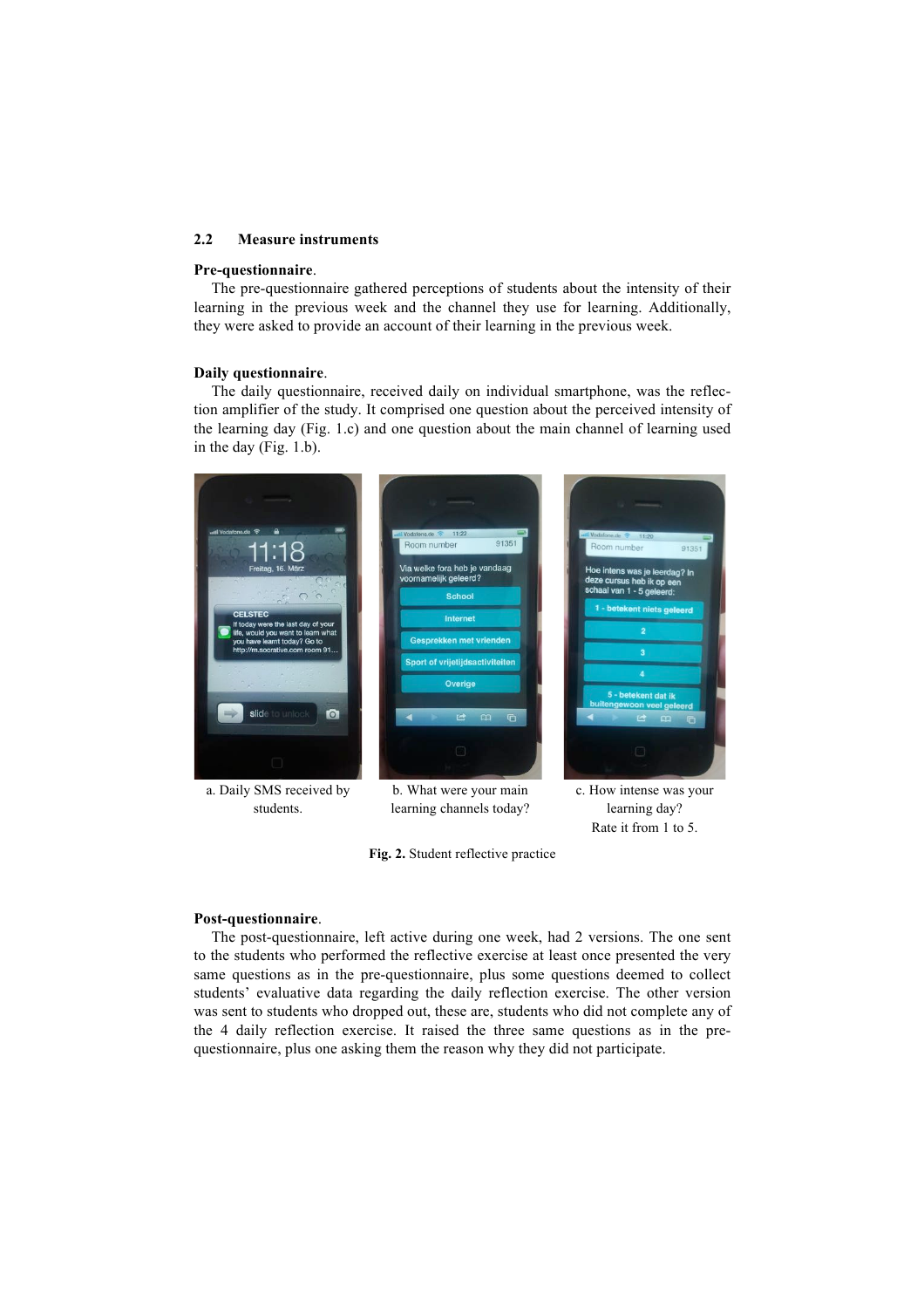## **3 Results**

The processing of closed questions was performed with the Statistical Package for the Social Sciences (SPSS), version 20. The analysis of the questions requesting a coding of the answers was done thanks to the "Multiple Episode Protocol Analysis" (Erkens, 2005).

### **3.1 Acceptance**

*Research question 1: "To what extent will students react actively to invitations to reflect on personal learning sent on their own device and outside the school hours (participation)?"*

The decrease in participation was quite visible from the first to the 4th iteration of the daily questionnaire (Fig. 3) but was not as severe as the dropout rate from the prequestionnaire to the mere entrance in the exercise. The 29 recorded postquestionnaires comprised both the participative  $(56\%$  [n=16]) and the drop-out versions (44% [n=13]).



**Fig. 3.** Evolution of student's participation during experiment

Main invoked reasons for dropouts ( $n=13$ ) were for 46% "I did not receive any SMS" and 38% "I had no internet connection in that moment". No respondent selected lack of interest, boredom of the intrusive character of the experiment as justifications for not participation. The SMS tool confirmed the weight of technical failures: an average of 15% of the SMS were not delivered, a large majority thereof caused by a wrong phone number given by the student right from the start but also caused by malfunctions in the broadcasting (especially in day 3 where a restart of the whole activity was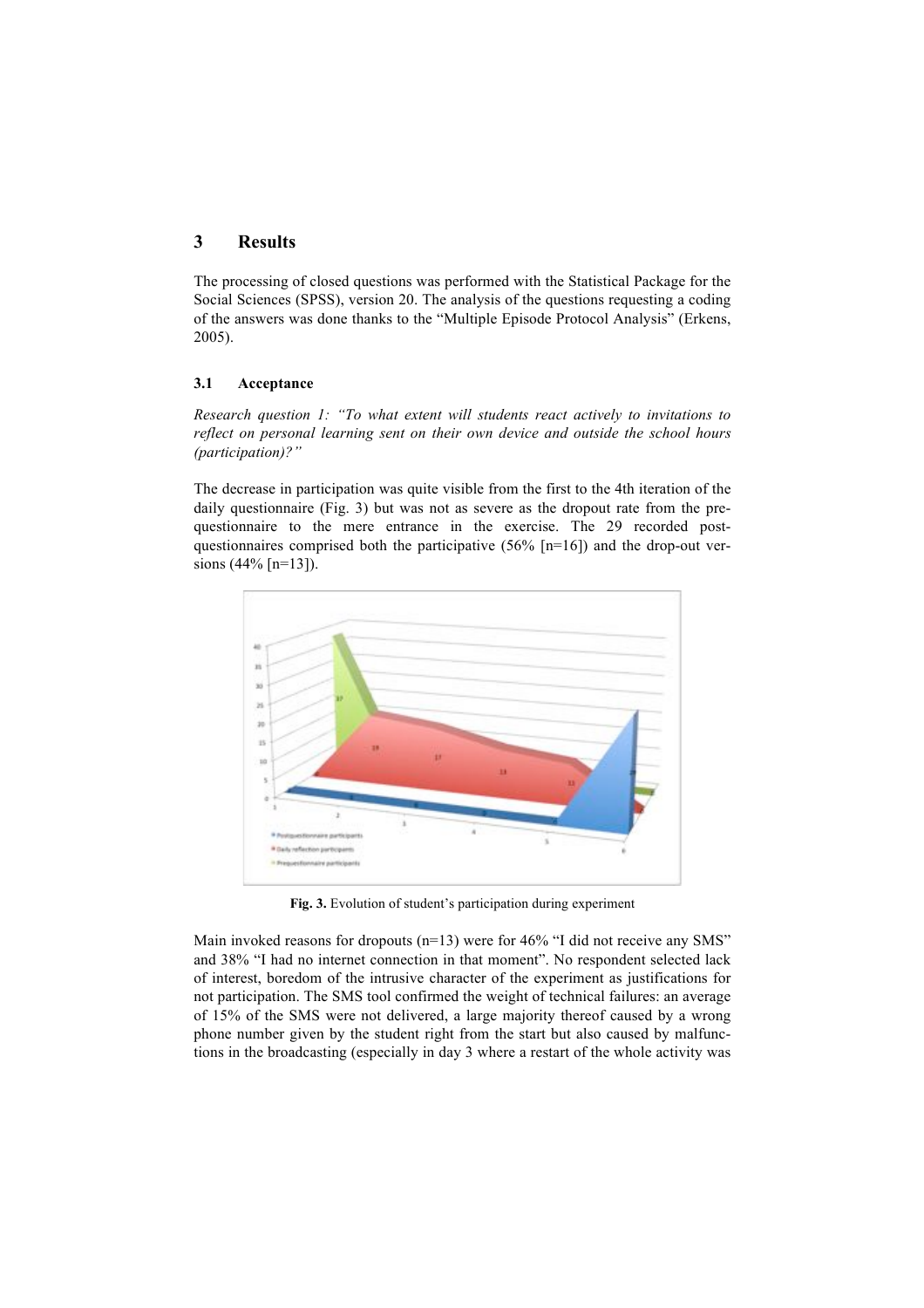necessary). Some loss happened also (mainly 6 in day 2). Additionally, the monitoring tool also displayed how many students were connected to the platform filling-out the questionnaire in every moment. From these observations, it can be concluded that the majority of the students completed it in the same moment they received the SMS.

### **3.2 Today's learning**

*Research question 2: "What insight does this sampling of experience bring regarding how learning takes place in students' today common life (channels of learning)?"*

Table 1 wraps up the answers given by students in the pre-questionnaire and in the daily reflection exercises. School and Internet were the most important sources of learning.

|                     | School | Internet | Conversations | Leisure | Other |
|---------------------|--------|----------|---------------|---------|-------|
| Pre-quest. $(n=37)$ | 65%    | 27%      | 3%            | $0\%$   | 5%    |
| Day 1 $(n=19)$      | 26%    | 53%      | 11%           | 5%      | 5%    |
| Day $2(n=17)$       | 73%    | 9%       | 9%            | 9%      | $0\%$ |
| Day $3(n=13)$       | $0\%$  | 31%      | 7%            | 31%     | 31%   |
| Day $4(n=11)$       | $0\%$  | 46%      | 9%            | 9%      | 36%   |

#### **Table 1.** Main channel of learning

### **3.3 Reflection**

*Research question 3: "What effects of the structured episodes of introspective reflection can be pinpointed?"*

#### **Familiarity with reflective practice.**

Looking backward on one's life as a learner is not a deep-rooted habit in students if the answer to the question "before the start of this experiment, can you remember the last time you thought about your learning day?" is taken as an indicator. 81% of the participants (n=16) answered "No".

#### **Appreciation of reflective practice.**

When asked whether they liked the reflection ritual implemented through their smartphone,  $69\%$  (n=16) answer positively. Four categories emerged from the justifications of students valuing the experience:

- Gains in meaning (18%). E.g. participant #18: "*It helps you realise that your day has much value. It is eventually about my life*".
- Gains in self-assessment (29%). E.g. participant #5: "*You look critically at what you have learnt and how you might improve. Evaluating yourself adds to the learning experience itself*".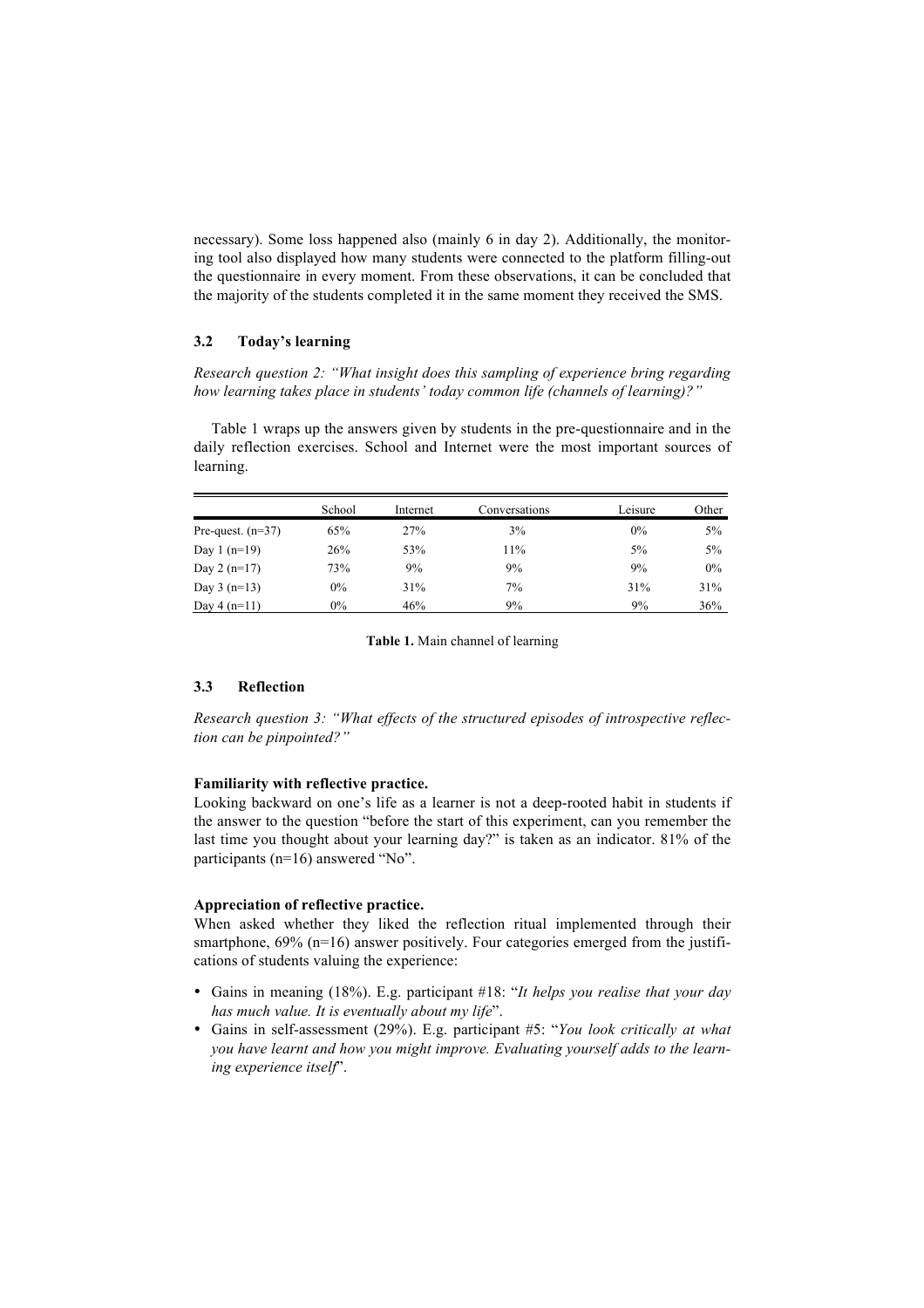- Gains in consciousness without further details (24%). E.g. participant #7: "*My interest steadily grew because it made me more conscious*".
- Other answer (29%). E.g. participant #9: "*Very interesting and well done*".

Only a few students gave reason for their dislike of the experiment: "*no learning comes from the reflection*" (participant #6), "*the reflection is quickly forgotten*" (participant #20), "*my reflection on learning takes place in the moment of learning and not afterwards*" (participant #21), "*I reflect on other things*" (participant #10), "*I've often asked myself before if I learnt at school and often came to this conclusion: nothing*" (participant #2).

### **Perceived learning.**

Perceived learning was rated on a 3-point Likert scale: "*I learnt less than usual*", "*I learnt as usual*" and "*I learnt more than usual*"*.* A higher relative frequency of the answer "*I learnt more than usual*" was found for the group of students who participated to the reflection exercise and filled in the post-questionnaire  $(N = 19)$  than for the group of students who did not show up for the exercise but took the postquestionnaire ( $N = 10$ ): 31% versus 7% respectively. However, a Mann-Whitney test granted no significance to this observation:  $U = 79$ ,  $p = .12$ ,  $r = .03$ 

|                                                                         | Mean intensity | -SD | N  |
|-------------------------------------------------------------------------|----------------|-----|----|
| Perceived learning for the week before the experiment                   | 1 X            |     | 37 |
| Perceived learning reported in the daily reflection exercise (all days) | 17             |     | 56 |
| Intensity rating for the week of the experiment (non participants)      | 1.8            |     | 13 |
| Intensity rating for the week of the experiment (participants)          |                |     | ١6 |

**Table 2.** Perceived learning

### **Description of learning experience.**

When asked to describe their learning experience during the week, participants to the daily reflective exercise produced longer accounts: 112 characters on average versus 88 for the non-participants. However, from a t-test, it turned out that these differences were not significant,  $t(26)= 1.12$ ,  $p= .26$ ,  $d= 0.29$ . The same conclusion was drawn from a chi-square test bearing upon the level of complexity of the accounts, assessed with a three-level coding rubric.

# **4 Discussion and further research work.**

This section gives an interpretation of the results and locates them in a broader educational context. The discussion and the suggestions for future research follow the order of the 3 guiding research questions of this study.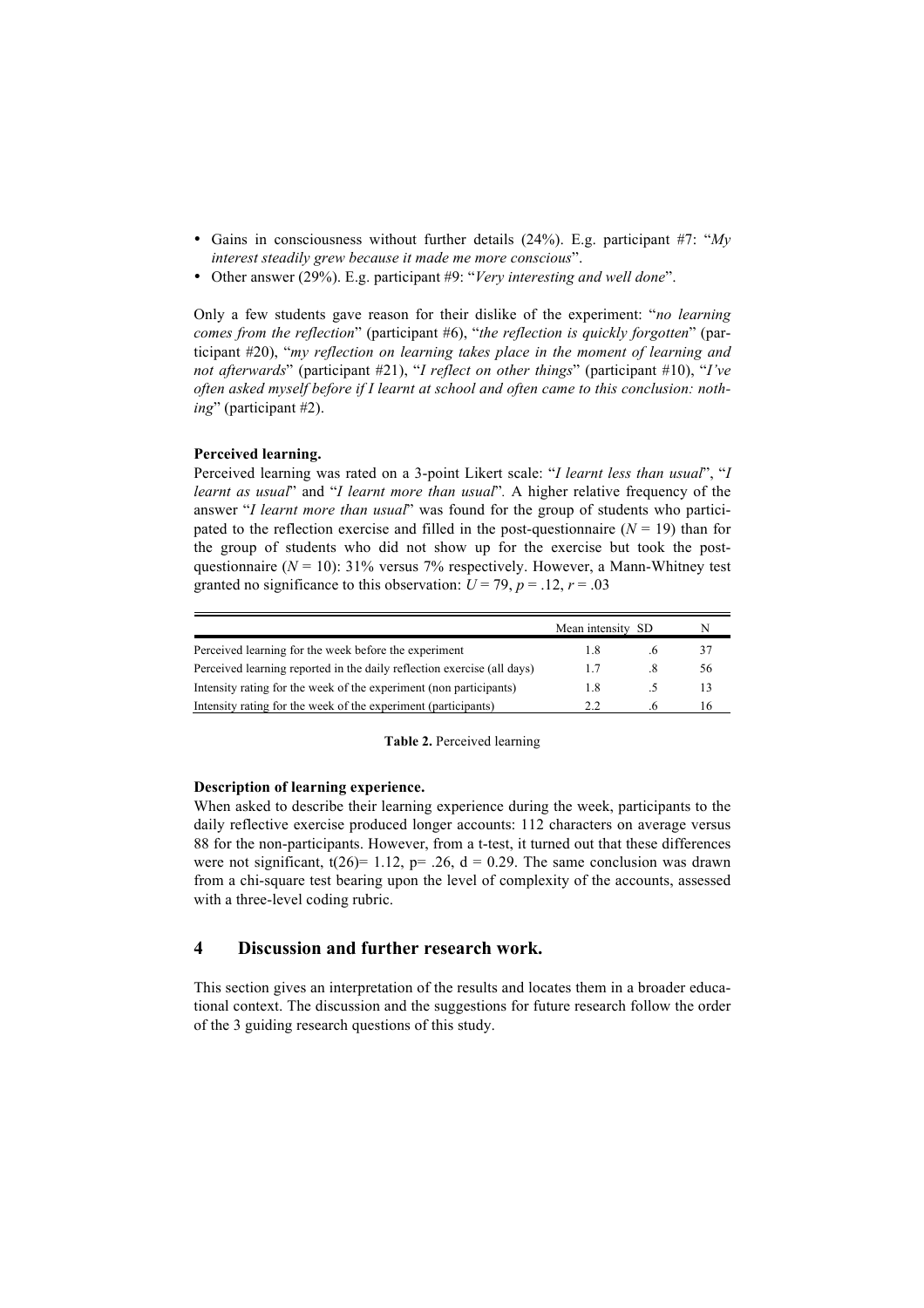#### **4.1 Use of private phones to raise awareness about learning**

It is possible to use smartphones to stimulate meta-learning about common life as a learner. A proportion of pupils accepted and was able to use their personal smartphone for "serious" messages coming from the researcher outside the school hours. Whilst it can seem obvious, this pre-condition does not speak for itself. Hardy (Hardy et al., 2008) shows that even when undergraduates do have a good level of IT competence and confidence, they tend to be conservative in their approaches to university study, maintaining a clear separation between technologies for learning and for social networking. Margaryan and Littlejohn (2009) lean on their findings on the low level of use of and familiarity with collaborative knowledge creation tools, virtual worlds, personal Web publishing, and other emergent social technologies, to cast doubts on the ability or the wish of students to use complex digital tools in their learning practice. On the other hand, Jones, Edwards,  $\&$  Reid (2007) report that, despite being unaccustomed to using their mobile phones for academic study, students willingly accepted SMS reminders – focused on time management and not on learning consolidation – from their tutor via a bulk texting service).

### **4.2 Fragmentation of the learning sources**

Despite the mounting gulfs of literature stressing the emergence of a "Net Generation", "Homo Zappiens", or "digital natives", despite the growing interest for informal learning which can go in its extreme form to the prediction of a disappearance of physical institutions like schools (Miller, Shapiro, & Hilding-Hamann, 2008) under the pressure of the fragmentation of the traditional education landscape into thousands of personal learning environments, this study suggests that learners still perceive school as a major vector of learning. Indeed, its monopoly over learning processes seems to be challenged by the emergence of a rich ecosystem outside school walls as heralded by Internet (see Table 1). Of particular concern for future research would be to ascertain how school and other vectors of education contribute to youth's intellectual growth (Facer, 2011). In such an investigation, student's voice is obviously critical. And to express it, young people will have to learn to think as learners in order to provide valuable accounts of what they are living as learners in multiple contexts. This need to be able to reflect on common life as learners takes us back to the what motivated this study: defining methods and tools designed to make learning an object of attention and reflection.

### **4.3 Acceptance and effects of reflective practice**

Three findings emerge from this study regarding reflective practice in students' common life:

a) There is no anchored habit in the students to see themselves as learners and to develop a "professional" awareness (see section "Familiarity with reflective practice") about their daily activity/job at school (Ertmer  $\&$  Newby, 1996; Sternberg, 1998) and the learning opportunities after school;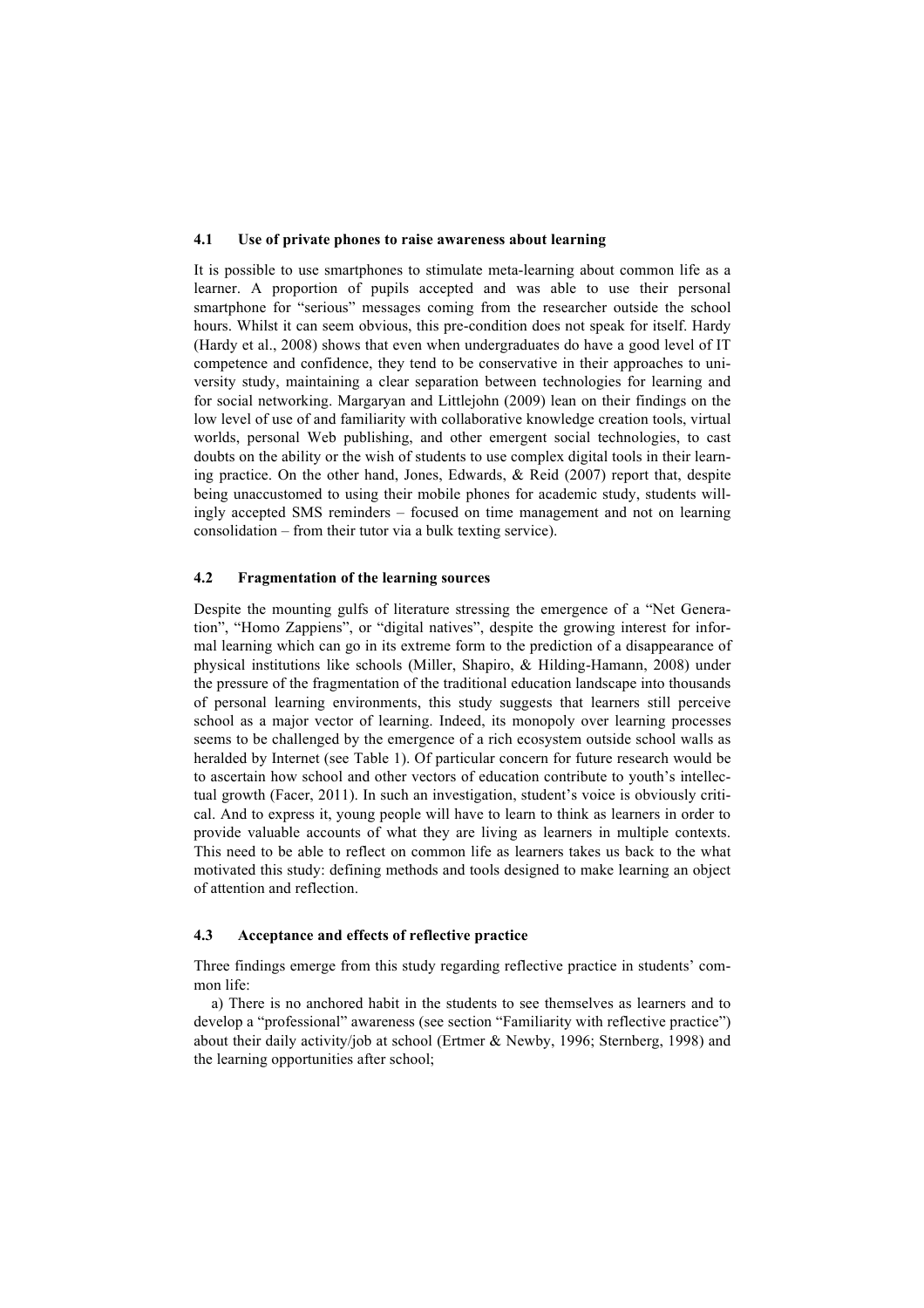b) Providing time to perform reflective activities on this topic is appreciated by about half of the sample (see section "Appreciation") for reasons relating to sensemaking and professional development as a student;

c) The stop-and-think beacons offered here are considered as useless or superfluous by a good deal of students, even when they have been designed not to last a long time (for similar attitudes of rejection of reflection see (Johnson & Sherlock, 2009) and (Watkins, 2001) p. 9). Further research is needed to disentangle the profile of the people ready or not to devote time to self-awareness development (Baeten, Kyndt, Struyven, & Dochy, 2010), and the consequences thereof. In order to get a grip on what young people live day after day as learners, finding concrete ways to make learning visible and externalize perceptions of it is also a challenge for research. Theoretical and empirical work must also concurrently be conducted regarding the relationship between self-awareness and learning and the kind of new knowledge conveyed by episodes of introspection intended to help students to sharpen awareness of themselves as learners.

### **4.4 Limitations of the study**

The sample in this study has shrunk for technical reasons but also for reasons probably tied to the importance granted to reflection (the high drop-out right from the start of the experiment). These reasons should be investigated for themselves and subsequent study should be carried out with bigger samples. This study also prompted students only four times. More investigation is needed into the tension of intruding into the pupils' out-of-school time it has already been shown that many university students don't like their academic studies to intrude into personal time or their social networking activities. The SocialLearn<sup>5</sup> project at the Open University (UK), that uses social networking for learning and has been well received by its students to date (however, OU students are often not "typical" undergraduates so this might change the perspective on the work).

The invitation to reflect did not come from patented teachers but from researchers unknown to the participants. A better integration of the reflection amplifiers in the school context as well as attempts to take the frequency of the prompting as independent variables would cast more light on the possible interplay between action and thought. A last limitation must be mentioned: the data was processed only according to between-subjects comparisons. Any within-subjects analysis was impossible due to the inability of the Socrative system to track who answers.

## **5 Conclusion**

In this study, a reflection amplifier modeled as an evaluation questionnaire of daily learning, was relayed to the students through personal smartphones with the purpose

 <sup>5</sup> SocialLearn. Learning Through Social Connection. http://www.open.ac.uk/blogs/sociallearn/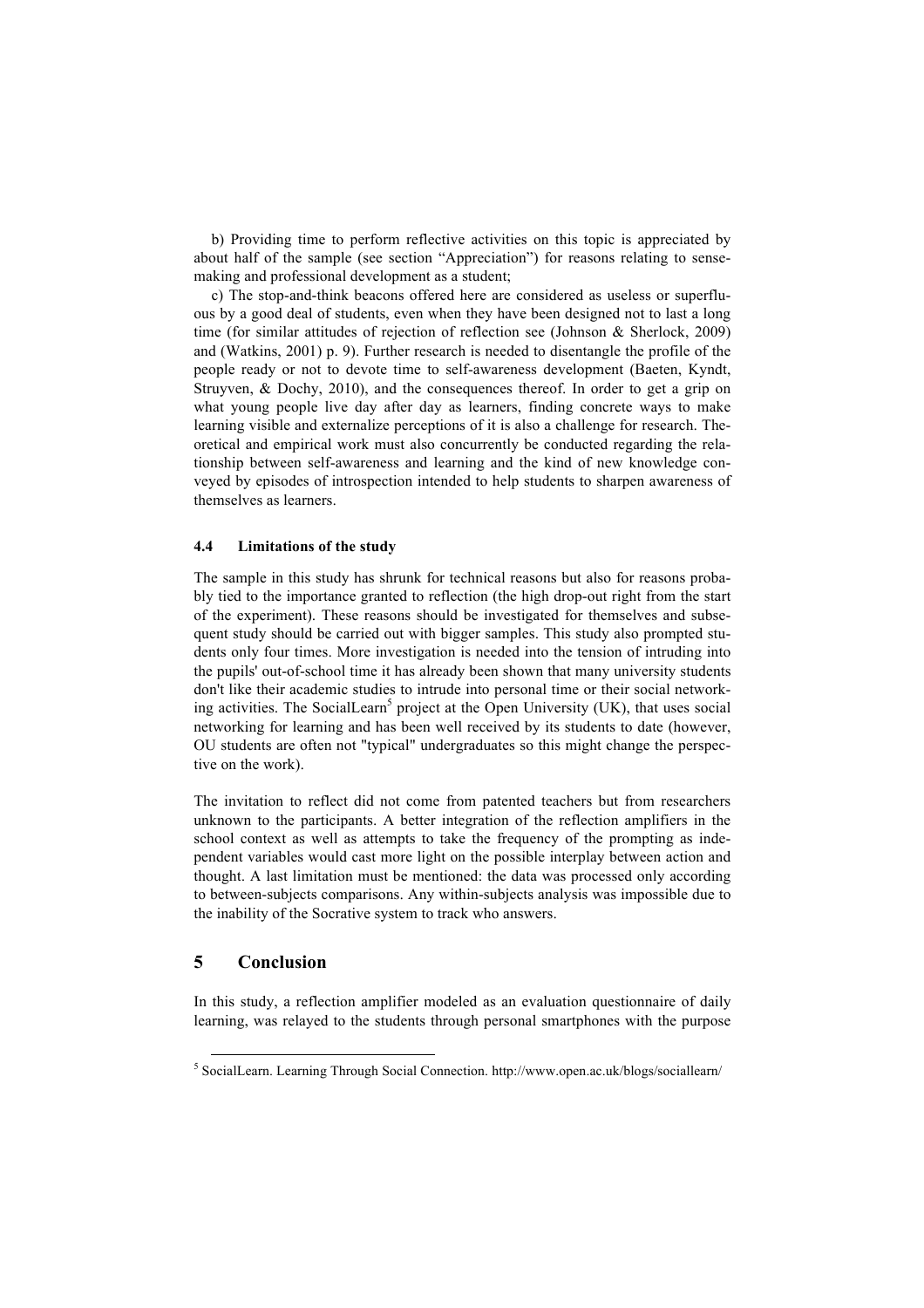of stimulating the opening up of and the reflection upon learning activities, contexts and channels. These structured educational encounters between opportunities to learn and opportunities to make them visible and conscious in the mental realm of the learners aimed at encouraging students not to merely "learn" but also to put various dimensions of this experience into sharp focus. It should be further investigated whether the actualization of true learning is not at the confluence of this combination of experiences (action) and thought (reflection).

## **6 References**

- Aviram, R. (2008). *Navigating through the Storm: Education in Postmodern Democratic Society*. Rotterdam: Sense Publishers.
- Azevedo, R. (2005). Computer Environments as Metacognitive Tools for Enhancing Learning. *Educational Psychologist, 40*(4), 193-197.
- Baeten, M., Kyndt, E., Struyven, K., & Dochy, F. (2010). Using student-centred learning environments to stimulate deep approaches to learning: Factors encouraging or discouraging their effectiveness. *Educational Research Review, 5*(3), 243-260.
- Boud, D., Keogh, R., & Walker, D. (1985). *Reflection, Turning Experience into Learning*. London: Kogan Page.
- Butler, D. L., & Winne, P. H. (1995). Feedback and Self-Regulated Learning: A Theoretical Synthesis. *Review of Educational Research, 65*(3), 245-281.
- Claxton, G. (2006). *Expanding the Capacity to Learn: A new end for education? University of Bristol*. Keynote speech, British Educational Research Association Annual Conference, University of Warwick, 6-9 September 2005, .
- Csapó, B. (1999). Improving thinking through the content of teaching. In H. Hamers, J. van Luit & B. Csapó (Eds.), *Teaching and learning thinking skills* (pp. 37- 62). Lisse: Swets and Zeitlinger.
- Elen, J., & Lowyck, J. (1998). Students' views on the efficiency of instruction: An exploratory survey of the instructional metacognitive knowledge of university freshmen. *Higher Education, 36*(2), 231-252.
- Erkens, G. (2005). *Multiple episode protocol analysis (MEPA)*. Version 4.10. The Netherlands: Utrecht University
- Ertmer, P., & Newby, T. (1996). *The expert learner: strategic, self-regulated, and reflective*. Instructional Science, 24, 1-24.
- EuropeanCommission. (2006). *Proposal for a recommendation of the European Parliament and of the Council on key competences for lifelong learning. COM(2005)548 final*. Brussels.
- Facer, K. (2011). *Learning Futures: Education, technology and social change*. London: Routledge
- Hardy, J., D. Haywood, Bates, S., Paterson, J., Rhind, S., Macleod, H., & Haywood, J. (2008). *Expectations and Reality: Exploring the use of learning technologies across the disciplines.* Paper presented at the Sixth International Conference on Networked Learning, Halkidiki, Greece.